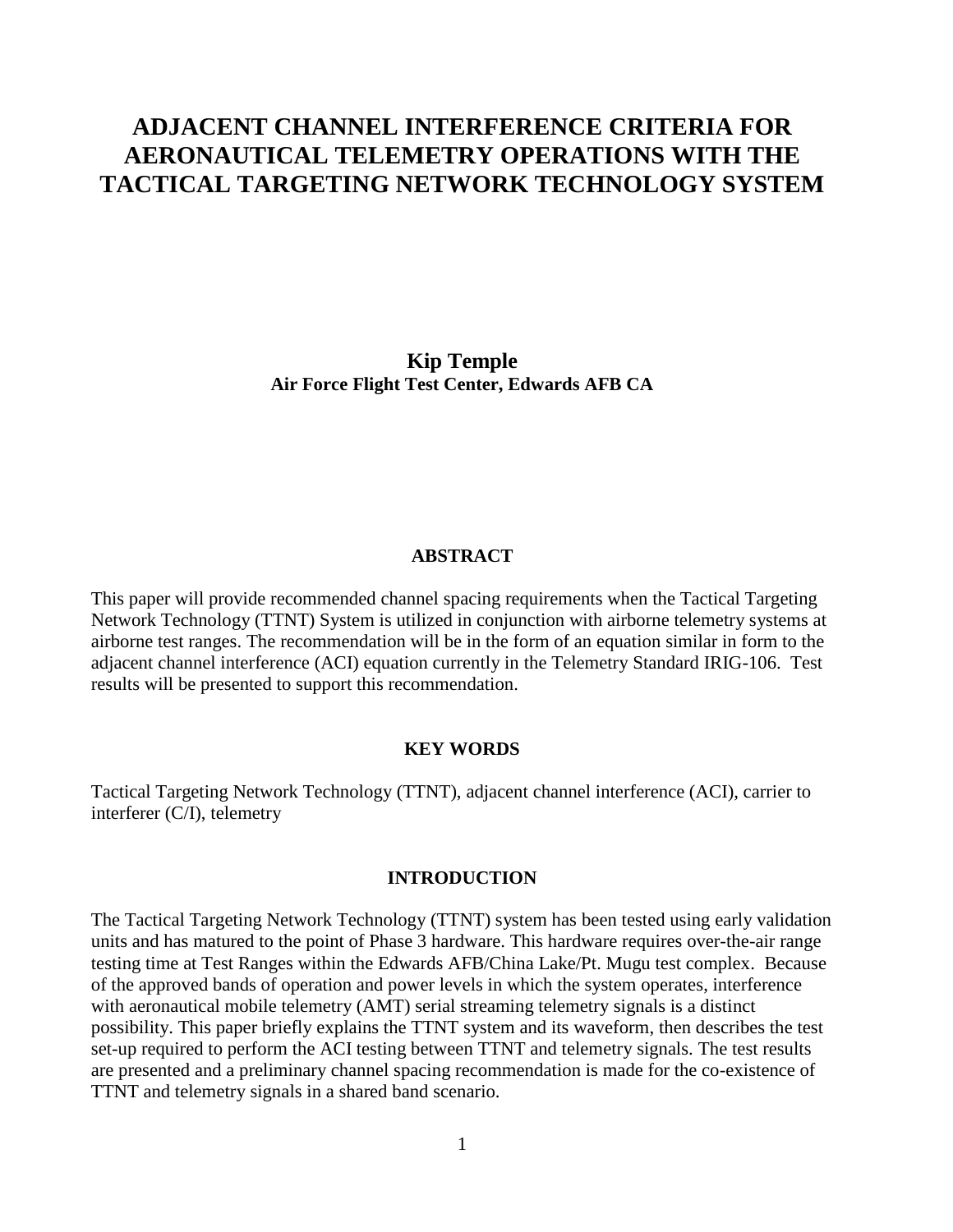# **TTNT SYSTEM CHARACTERISITCS**

TTNT is an Internet Protocol (IP) based dynamic ad hoc network designed to enable the U.S. military to quickly move information to/from multiple platforms. TTNT is intended to support more than 200 users at any given time for secure, jam-resistant transmissions and to allow reception of four or more independent streams simultaneously. Each TTNT node has RF ports for upper and lower antenna connections with either port, or both, transmitting/receiving. Each of the antenna ports transmits at a peak level of 151W (+51.8dBm). The physical layer consists of a single information carrier with Gaussian Minimum Shift Keying (GMSK) modulation while the media access is handled through time division methods. The system frequency hops between a preconfigured set of 16 center frequencies, set prior to testing. (Note: All 16 frequencies do not have to be used.) Figure 1 illustrates the TTNT Phase 3 terminal.



Figure 1 - TTNT Phase 3 Terminal

Of the 16 channels available, 7 lie in the 1755MHz to 1850MHz band (Band 1), 6 lie in the 1435MHz to 1518MHz band (band 2) and 3 lie in the 1350MHz to 1390MHz band (Band 3). Channel spacing of the 16 channels is fixed to a center to center spacing of 13 1/3MHz. It should be noted that AMT users have primary use of Band 2 and are secondary users in Band 1. In other words, AMT and TTNT must co-exist if the TTNT system is flown in aeronautical test ranges.

A spectral plot of two channels of the TTNT system is shown in Figure 2. The spectra presented are typical of all 16 channels.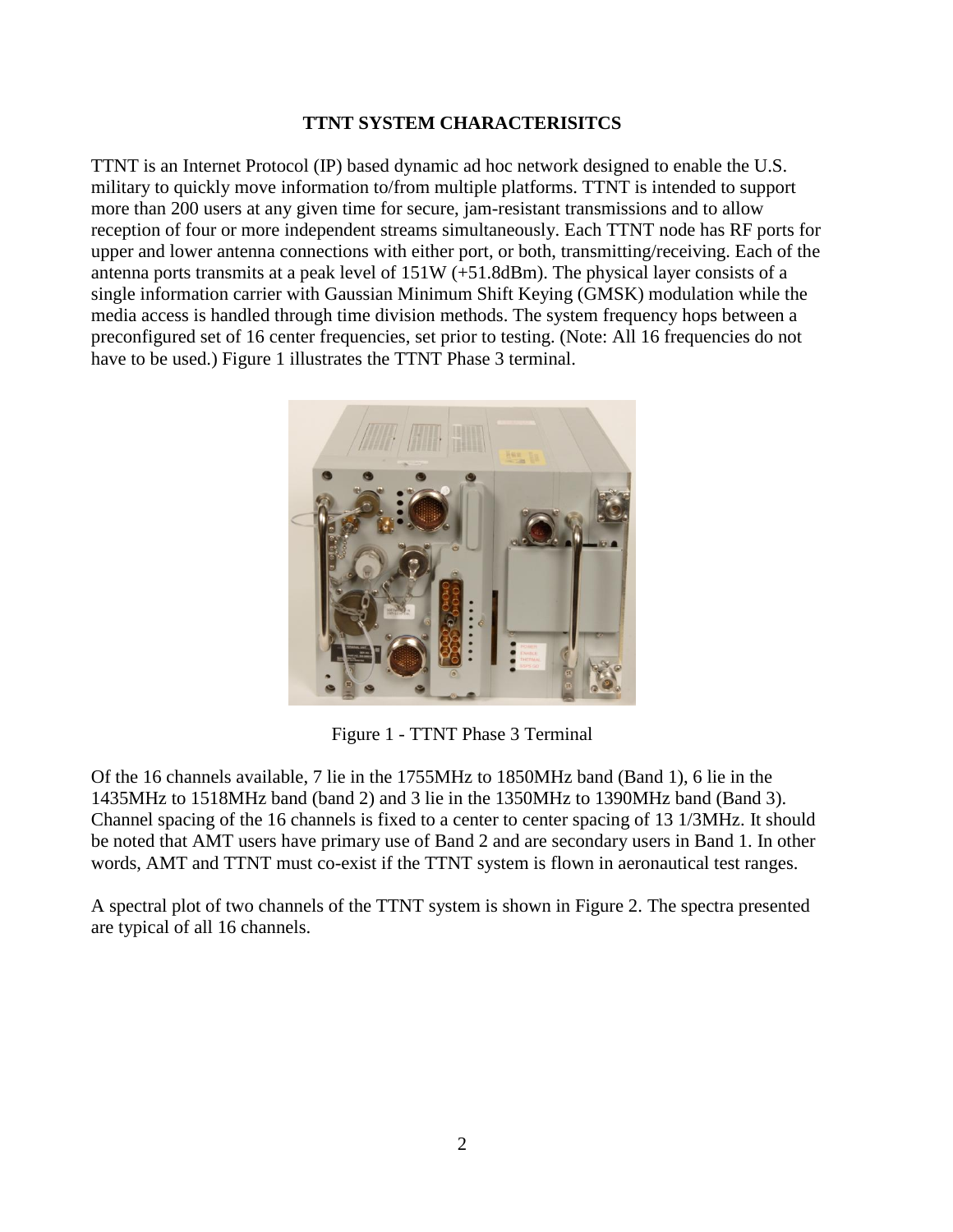

Figure 2 – TTNT Spectrum Comparison

The Ranges use spectral occupancy for determining the amount of bandwidth to be scheduled for flight testing when transmitting telemetry signals. When AMT spectrum availability is low, how close channels can be packed becomes very important. To determine the spectral occupancy, the occupied bandwidth of the TTNT signal is measured. Several bandwidth criteria are used throughout the telemetry community with the most accepted ones being the 99% and 99.9% occupied bandwidth criteria used in IRIG-106. Sometimes individual Ranges determine occupied bandwidth by other criteria such as the -60dBc width point to determine the amount of required "scheduled bandwidth". See Table 1 for the bandwidth values associated with the TTNT waveform.

| <b>Spectral Occupancy Criteria</b>            | Width (MHz) |
|-----------------------------------------------|-------------|
| 99.0% OBW                                     | 14.3        |
| 99.9% OBW                                     | 18.5        |
| $-60$ d $Bc$                                  | 23          |
| Table 1 – TTNT Spectral Occupancy per Channel |             |

### **ACI TEST SET-UP**

The ACI testing results presented here determine acceptable spacing criteria between telemetry signals and individual channels of the TTNT system. Since the waveform being interfered with is the telemetry signal it will be referred to as the "victim" signal. The telemetry signals will either be Pulse Code Modulation/Frequency Modulation (PCM/FM) or Shaped Offset Quadrature Phase Keying Telemetry Group version (SOQPSK-TG) per IRIG-106. The interfering signal, (otherwise known as the "interferer") is the TTNT signal. An acceptable degradation level was assessed in terms of energy per bit to noise power spectral density ratio (Eb/No) for a fixed bit error rate*. A difference of 1dB of required Eb/No to achieve an error rate of 1x10-5 as the victim is moved closer to the interferer is the threshold interference criteria.* For this testing and to stay consistent with prior work, the interfering signal was assumed to be no larger than 20dB greater in amplitude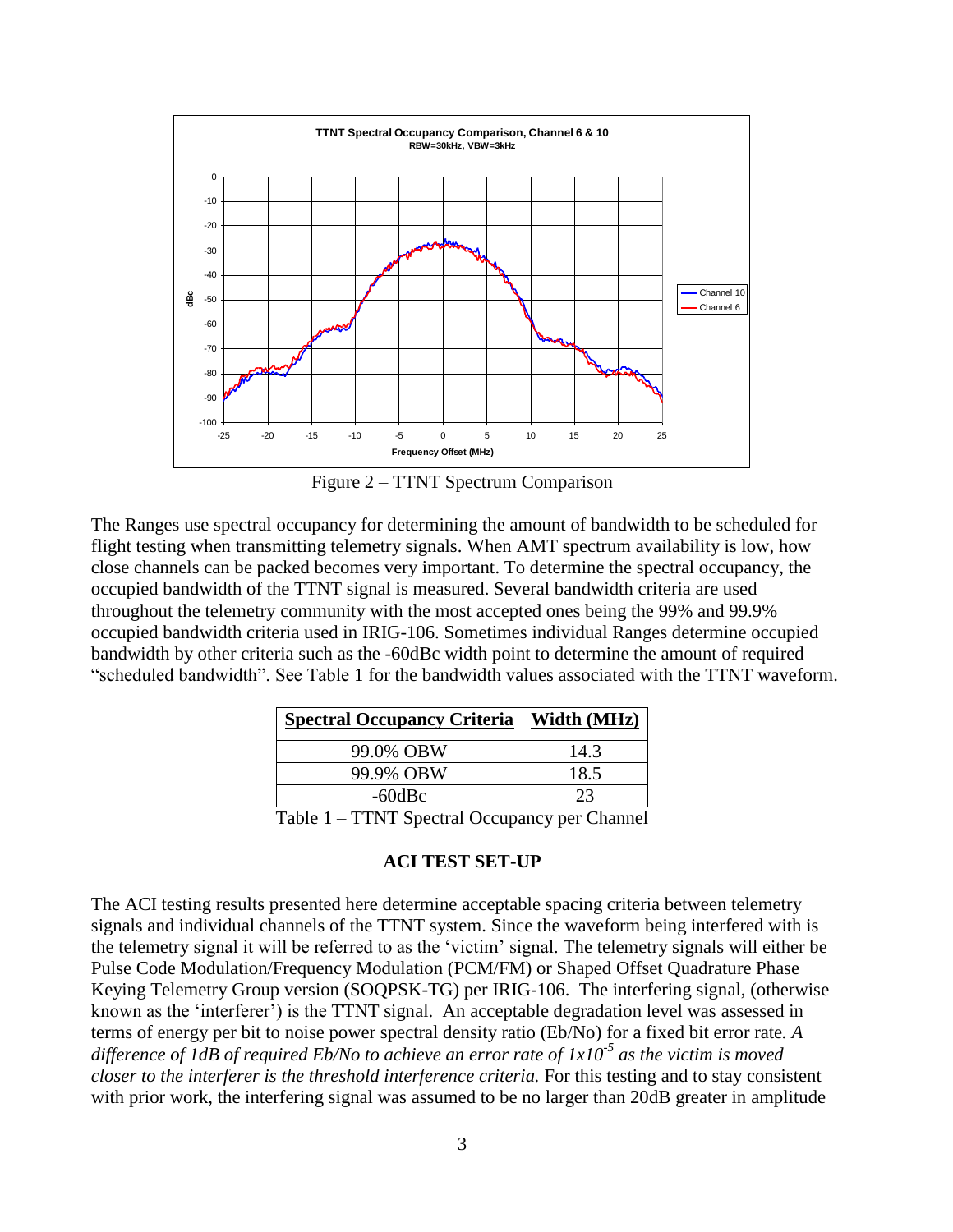than the victim. Typically this assumption is for equal power transmitters, in the range of 5-10W (+37 to +40dBm) operating in a near/far geometry (one test article closer than the other in the same ground station antenna beam) . Since the output power of the TTNT terminal is much higher than that of traditional telemetry transmitters (+52dBm), this 20dB amplitude difference assumption will also be used, though it follows that the TTNT terminal can be at a larger slant range (near case) than what was assumed in Law"s [4, 5] work. See Table 2 for a summary of the ACI test conditions.

| <b>Victim Bit Rate</b>                 | $5/10/20Mbps$ (SOQPSK)                  |  |
|----------------------------------------|-----------------------------------------|--|
|                                        | 1/5Mbps (PCM/FM)                        |  |
| <b>Victim Modulation Mode 1</b>        | PCM/FM, peak deviation 0.35(bit rate)   |  |
| <b>Victim Modulation Mode 2</b>        | SOQPSK-TG                               |  |
| <b>Interferer</b>                      | Single channel operation                |  |
| <b>Interference Criteria</b>           | 1dB change in Eb/No to achieve BER=1e-5 |  |
| CЛ                                     | $-20dB$ ,                               |  |
|                                        | SAW filters assumed, no wider than 1.5  |  |
| <b>Telemetry Receiver IF Filtering</b> | times the data rate                     |  |



Table 2 – ACI Test Conditions

Figure 3 – ACI Testing Block Diagram

The telemetry signal was generated with a pseudo-random bit sequence of length  $2^{15}$ -1 (PRBS15) in either one of two modulation methods, PCM/FM or SOQPSK-TG. For each modulation method tested, utilizing the noise and interference test set (NITS), Eb/No was adjusted to achieve a bit error rate (BER) of  $1x10^{-5}$ . Starting at a frequency higher than the interferer, the telemetry signal was brought closer to the TTNT signal (interferer) until such a time that a 1dB difference in Eb/No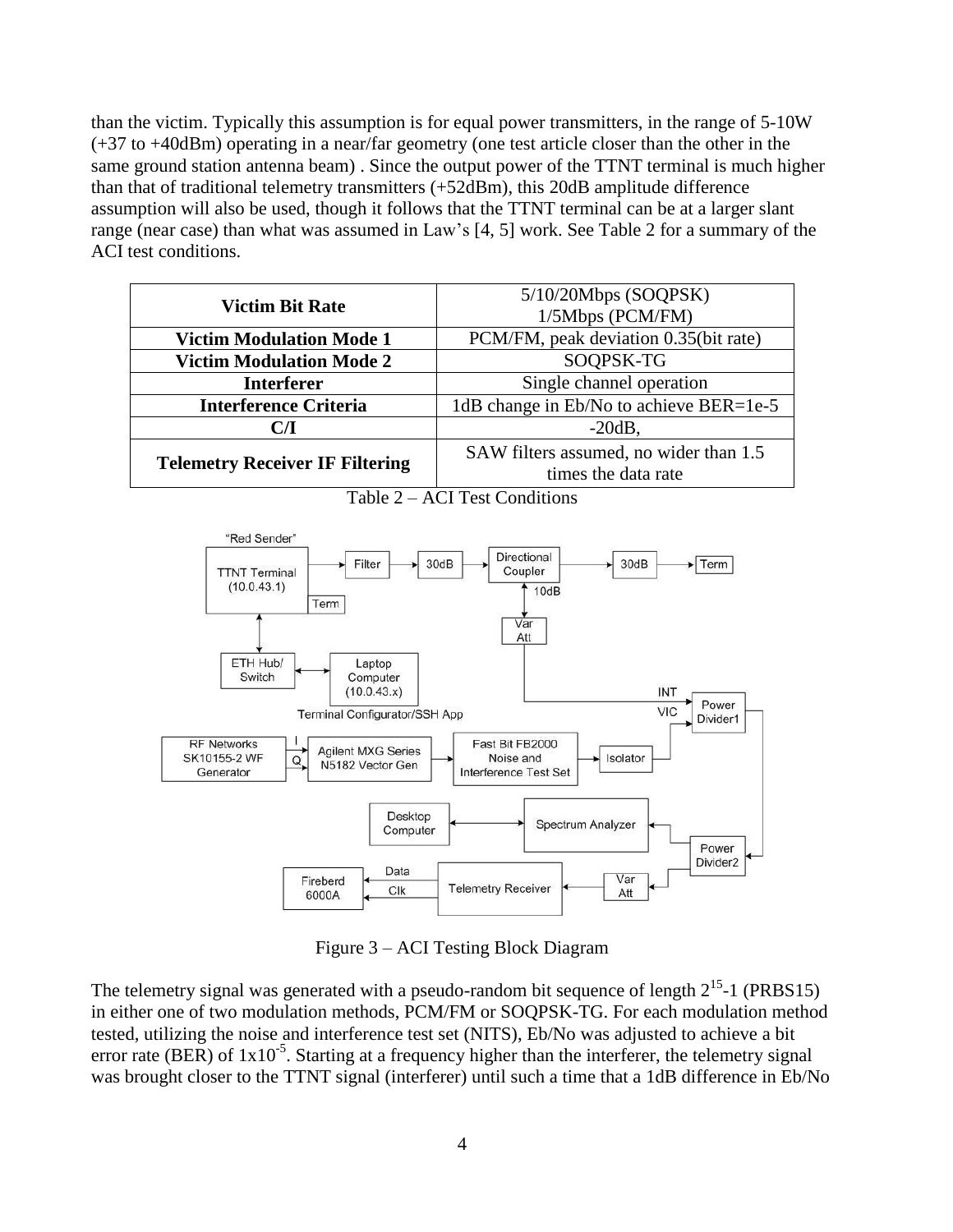is required to achieve a BER of  $1x10^{-5}$ . The carrier to carrier spacing was noted and the test repeated with the telemetry signal starting lower in frequency, again noting the minimum spacing.

The keys to performing the ACI testing are setting the correct value for Eb/No and maintaining the proper C/I ratio. Referring to the block diagram, the purpose of the NITS is to set Eb/No of the telemetry signal to a value resulting in a BER of  $1x10^{-5}$  for both modulation schemes and all bit rates. For this testing, C/I was set manually due to the burst characteristic of the TTNT waveform. In order to keep the terminal transmitting continuous one-way traffic, a program resident in the terminal ("red sender" program) was utilized. The interferer level was determined by measuring the total power of the TTNT waveform after "Power Divider2" with the telemetry signal off. This determination is accomplished through a method in Appendix A in IRIG-106. For the signals in question, this method gives a good approximation of the unmodulated carrier level typically within 1-2dB. Once this level was determined, the TM signal level was adjusted to give C/I=-20dB. Figure 4 shows a spectrum display of the total power for both signals for C/I=-20dB. In addition Figure 4 shows a spectral capture of one of the ACI test conditions. In this case, the TTNT waveform and the SOQPSK-TG telemetry operating at 5Mbps. The signals are spaced apart by 25MHz.



Figure 4 – ACI Total Power Measurement, ACI Spectrum

# **TESTING RESULTS**

ACI testing was done with two telemetry receivers and various TTNT channels, two telemetry modulation modes, and several baseband data rates. Two telemetry receivers were used during the testing in order to get comparative results. The two receivers were a Microdyne RCB2000 and a Semco RC-600A. These are thought to be a representative sampling of receivers used at most of the test Ranges. An effort was made to keep front-end filter selection consistent between receivers, based on data rate and modulation mode, as this selection greatly affects ACI performance. Both receivers implement front-end surface acoustic wave (SAW) filters with similar pass band and rolloff characteristics.

# **SOQPSK-TG ACI Results**

SOQPSK-TG was the first telemetry waveform tested at rates of 5/10/20Mbps. Figure 6 shows results of the 5Mbps testing. This figure shows the relationship between center frequency separation of the TTNT and telemetry signal and the required change in Eb/No to maintain a BER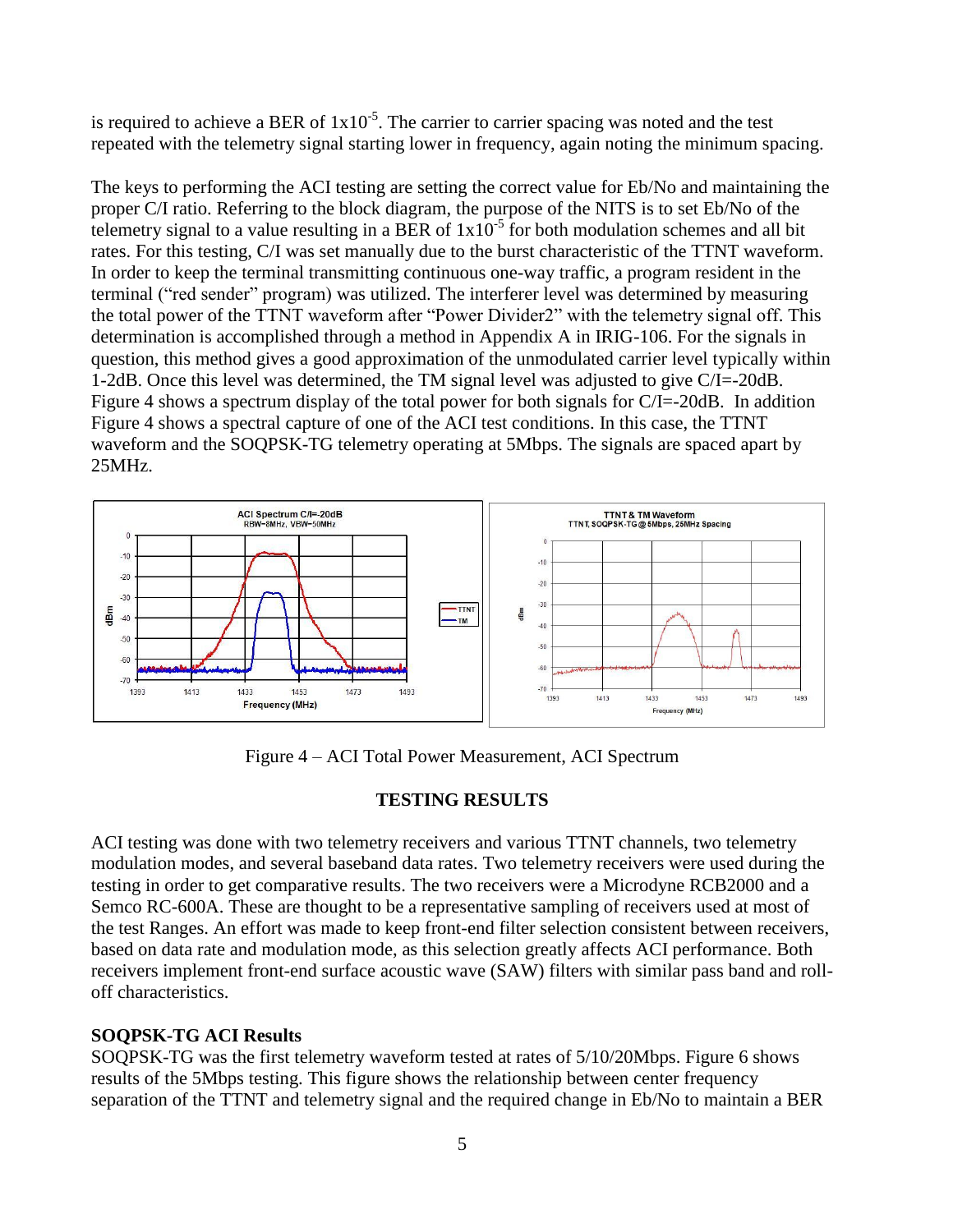of  $1x10^{-5}$ . To verify that the location of the interferer did not matter, the interferer was placed both higher and lower in frequency than the victim signal and separation numbers were compared.



Figure 5 – Separation vs. Delta Eb/No, 5Mbps SOQPSK-TG

Separation data is consistent for each receiver though ACI performance differs slightly. Both high side and low side interference tests were run with receiver #1 and the data shows good correlation with results being symmetric, i.e. it does not matter which side, higher or lower in frequency, the interfering signal is in relation to the victim. The shape of the curves is a characteristic of each receiver. Minimum separation value for this case is on the order of 11MHz.

Next, 10Mbps SOQPSK-TG was used as the victim signal. See Figure 6 for these results. Again, there is some variation in required separation when comparing the two telemetry receivers, but the data for each receiver is well correlated and symmetric (within measurement accuracies) around the victim signal. Minimum separation values range between 13-14MHz for this case.



Figure 6 – Signal Separation vs. Delta Eb/No, 10Mbps SOQPSK-TG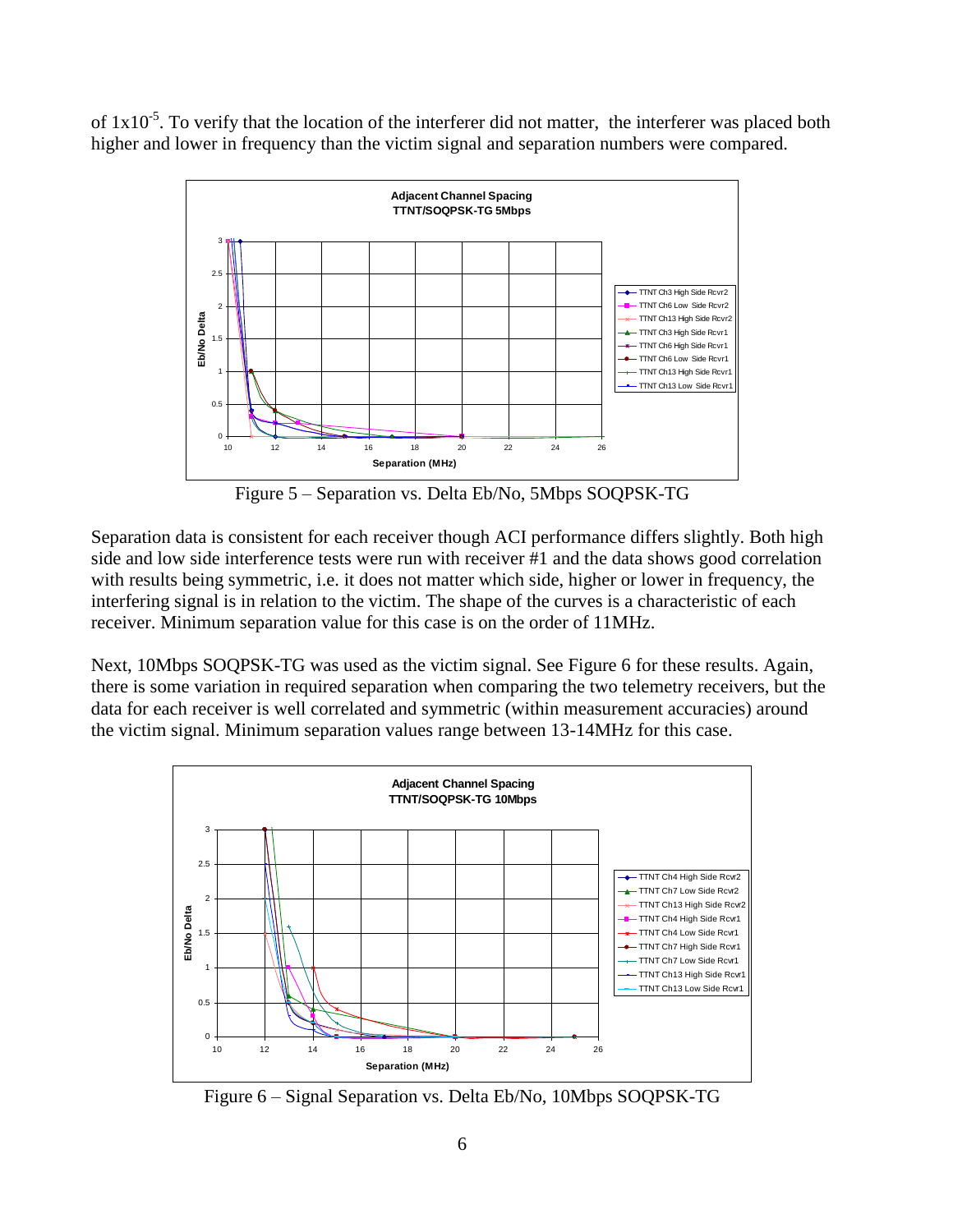The last data rate tested using SOQPSK-TG modulation was 20Mbps. Figure 7 shows data for one telemetry receiver operating at this bit rate. As with the data in Figures 5  $\&$  6, the graph indicates consistency between spacing numbers with a typical value of 17MHz of separation required for this test case.



Figure 7 – Signal Separation vs. Delta Eb/No, 20Mbps SOQPSK-TG

Testing with the SOQPSK-TG waveform showed consistent results between telemetry receivers and the results were symmetric around the interfering signal. Refer to Table 3 to see a tabular form of the minimum separation required for each data rate, TTNT channel, and location of carrier signal.

| <b>Data Rate</b>                                                                                                                                                                                                                   | <b>TTNT Channel</b> | <b>Low Side Separation</b> | <b>High Side Separation</b> |
|------------------------------------------------------------------------------------------------------------------------------------------------------------------------------------------------------------------------------------|---------------------|----------------------------|-----------------------------|
|                                                                                                                                                                                                                                    |                     |                            |                             |
| 5Mbps                                                                                                                                                                                                                              | CH <sub>3</sub>     |                            | 11MHz                       |
| 5Mbps                                                                                                                                                                                                                              | CH <sub>6</sub>     | 11MHz                      | 11MHz                       |
| 5Mbps                                                                                                                                                                                                                              | <b>CH13</b>         | 11MHz                      | 11MHz                       |
| 10Mbps                                                                                                                                                                                                                             | CH <sub>4</sub>     | 13MHz                      |                             |
| 10Mbps                                                                                                                                                                                                                             | CH <sub>7</sub>     | 14MHz                      |                             |
| 10Mbps                                                                                                                                                                                                                             | <b>CH13</b>         | 13-14MHz                   | 13-14MHz                    |
| 20Mbps                                                                                                                                                                                                                             | CH <sub>5</sub>     | 17MHz                      |                             |
| 20Mbps                                                                                                                                                                                                                             | CH <sub>7</sub>     | 17MHz                      |                             |
| 20Mbps                                                                                                                                                                                                                             | <b>CH14</b>         | 17MHz                      |                             |
| $\mathbf{m}$ $\mathbf{u}$ $\mathbf{a}$ $\mathbf{a}$ $\mathbf{a}$ $\mathbf{a}$ $\mathbf{v}$ $\mathbf{u}$ $\mathbf{v}$ $\mathbf{u}$ $\mathbf{v}$ $\mathbf{v}$ $\mathbf{v}$<br>$\mathbf{r}$ $\mathbf{r}$<br>$\cdot$ $\cdot$<br>$\sim$ |                     |                            |                             |

Table 3 – SOQPSK-TG Minimum Spacing Variation

As stated above, there is good correlation between high and low side separation values. Given this, the data in Table 3 can be condensed into Table 4.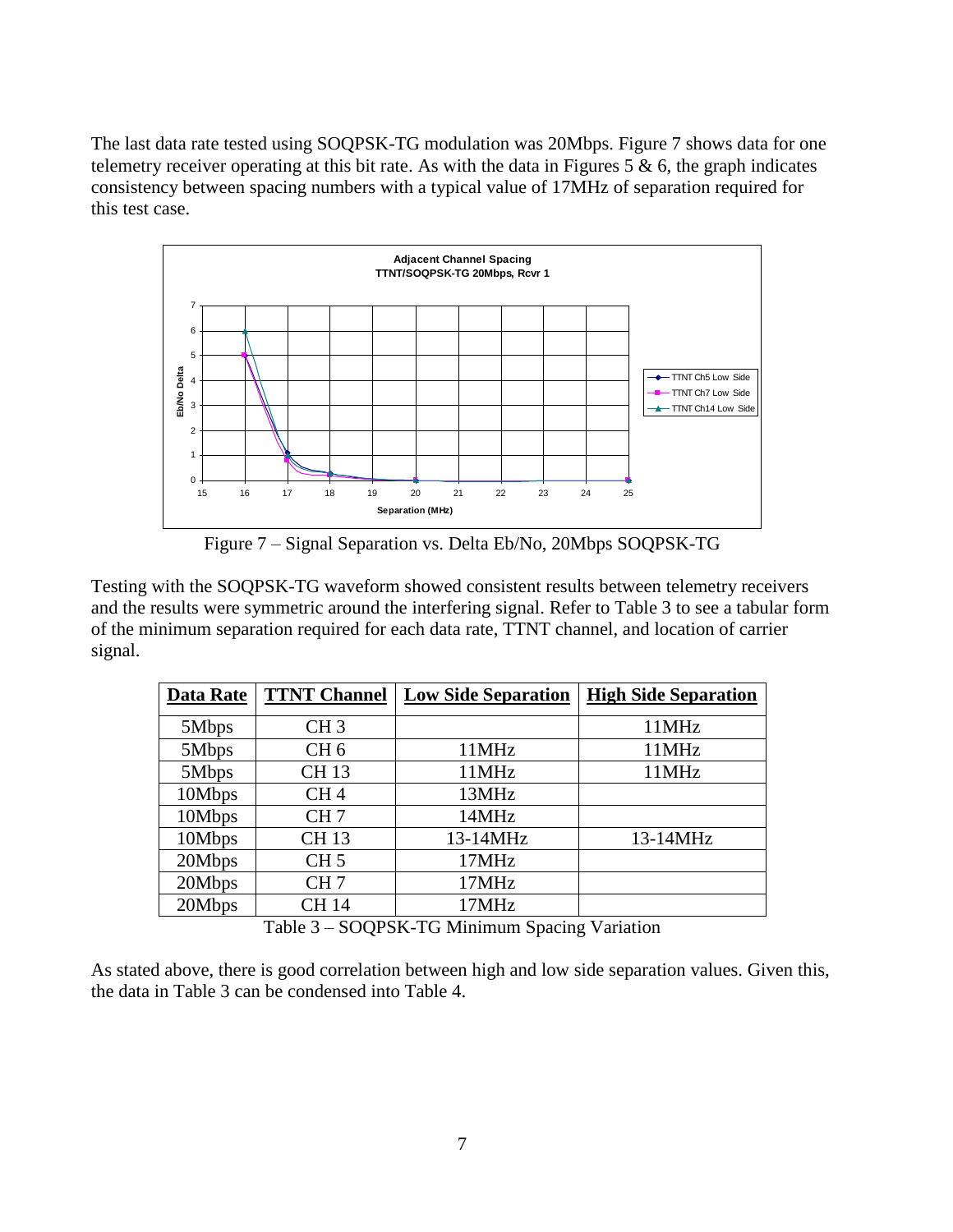| <b>SOQPSK-TG</b> | <b>Min Freq Separation</b> |
|------------------|----------------------------|
| 5Mbps            | 11MHz                      |
| 10Mbps           | 13MHz                      |
| 20Mbps           | 17MHz                      |

Table 4 – Summary of SOQPSK-TG Results

# **PCM/FM ACI Results**

PCM/FM waveform was tested with the interfering TTNT signal at baseband rates of 1 and 5Mbps which are thought to be typical user data rates for this modulation. Again, to verify that the location of the interferer did not matter, the interferer was placed both higher and lower in frequency than the victim signal and separation numbers were compared. The spacing results were found to be symmetric so test data presented is valid regardless of the location of the interfering signal.

For 1Mbps, Figure 8 shows the minimum spacing requirements are between 9-10MHz. There is also good correlation of the data regardless of the TTNT channel selected. Figure 9 shows the results of the testing at 5Mbps, this time with two different telemetry receivers. Correlation of this test data is also good with the resulting minimum separation being 11-12MHz. Testing with the PCM/FM waveform gave consistent spacing results regardless of TTNT channel and location of interfering signal. Refer to Table 5 for a summary of the results.

| <b>PCM/FM</b> | <b>Minimum Frequency Separation</b> |
|---------------|-------------------------------------|
| 1Mbps         | 10MHz                               |
| 5Mbps         | 13MHz                               |
| 10Mbps        | 15MHz                               |

Table 5 – Summary of PCM/FM Results



Figure 8 – Signal Separation vs. Delta Eb/No, 1Mbps PCM/FM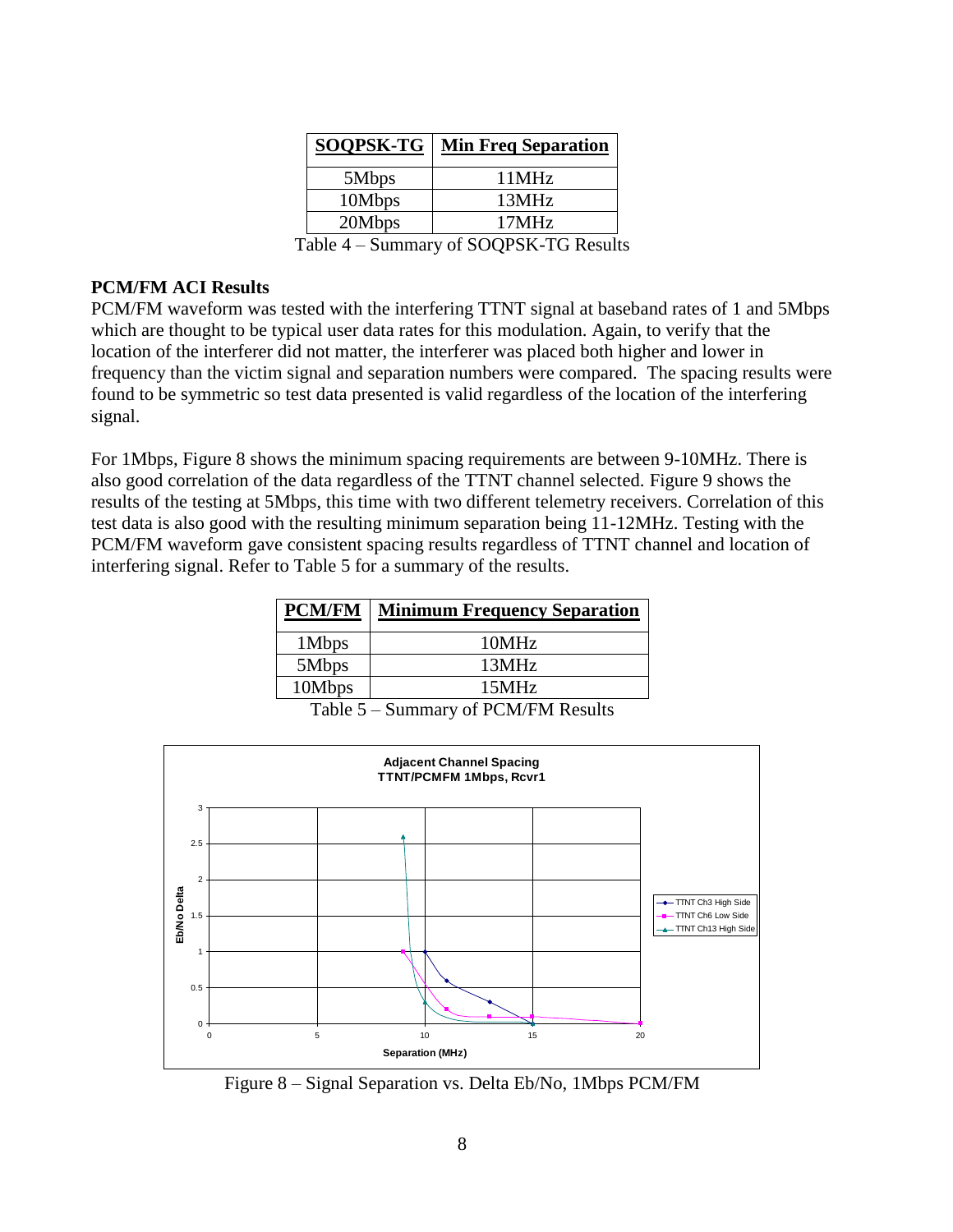

Figure 9 – Signal Separation vs. Delta Eb/No, 5Mbps PCM/FM

### **MINIMUM SPACING RECOMMENDATION**

The Telemetry Standard IRIG-106, Appendix A has a formula for spacing telemetry signals based upon bit rate, modulation mode, and telemetry receiver filter characteristics. This work was accomplished in order to give the Frequency Managers an easy tool that allows them to schedule spectrum more efficiently by knowing exactly how far to minimally space telemetry signals in the AMT bands. Based upon the well correlated data presented for both modulation modes and several representative bit rates, a general equation is presented for calculating the required separation between telemetry and TTNT signals. In this case, the interfering signal is fixed (one of 16 TTNT channels) and the victim signal has two variables, data rate and modulation mode so the minimum frequency separation is a function of the victims user data rate and modulation mode. Note the form of Equation 1 is similar to that in IRIG-106 Appendix A.

$$
F_S = R_S * a_S + \Delta f
$$
 Equation 1

where:  $F<sub>S</sub>$  is the minimum frequency separation (MHz)

 $R<sub>S</sub>$  is the data rate (Mbps) of the victim signal

 $a<sub>S</sub>$  is the spacing factor based upon victim modulation type *∆f* is the waveform offset (MHz) based upon modulation type

| <b>Modulation</b> | <b>Spacing Factor</b> | <b>Waveform Offset</b> |
|-------------------|-----------------------|------------------------|
|                   | (a <sub>S</sub> )     | $(\Delta f)$           |
| <b>PCM/FM</b>     | 0.5                   |                        |
| SOQPSK-TG         |                       |                        |

Table 6 – Coefficients for Minimum Separation Calculation